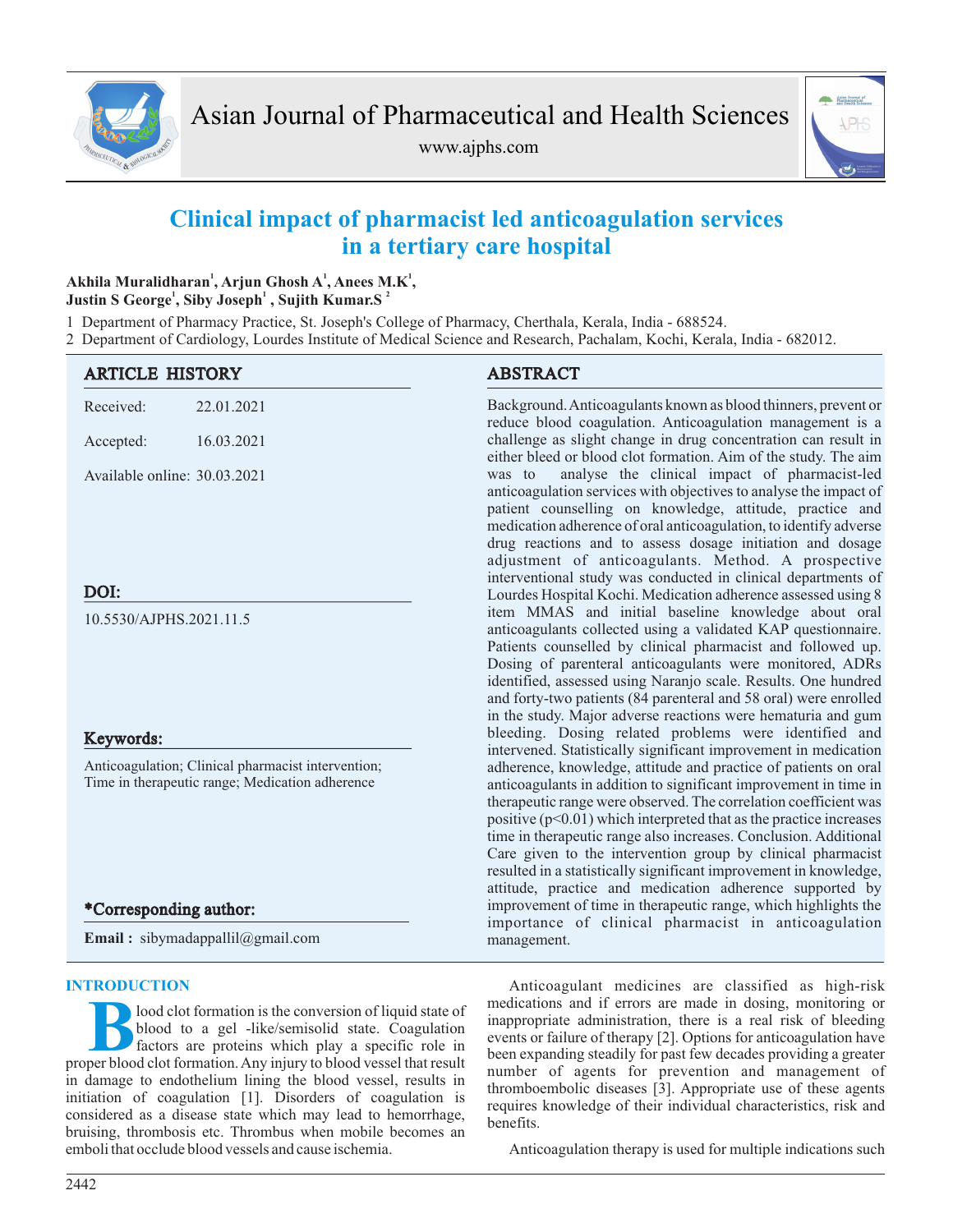as Atrial fibrillation (AF), Acute coronary syndrome (ACS), Myocardial Infarction (MI), Deep vein Thrombosis (DVT), Stroke, Pulmonary embolism (PE) etc [4]. Drug adherence appears to be relatively similar in large population although these may differ in some individual or clinical setting. Adherence to medication is one of the problems affecting anticoagulation. Adherence may be affected by economic, survivor, medication and condition related factors [5]. Factors that must be considered while selecting an anticoagulant are: availability of antidotes, cost of drug, safety and efficacy, route of administration etc.

Parenteral anticoagulants include heparin, low molecular weight heparin (LMWH)- enoxaparin, dalteparin and fondaparinux. The impetus for the development of LMWH as potential antithrombotic agents came from two observations in the mid 1970s. LMWH fractions prepared from standard commercial grade heparin progressively lost their ability to prolong the activated partial thromboplastin time (aPTT) while retaining the ability to inhibit activated factor X. Second observation was LMWH cause less bleeding [6]. LMWH are excreted via kidney resulting in a potential for accumulation of the drug in patients with renal impairment [7]. In such cases LMWH may increase the risk of bleeding. Enoxaparin and fondaparinux require dosage adjustment [8]. If creatinine clearance (CrCl) less than 15ml/min; Fondaparinux cannot be used and enoxaparin's dose should be reduced. In such conditions it can be switched to unfractionated heparin or dalteparin.

As with all anticoagulants, bleeding is the major side effect because these drugs increase the time for blood clots to form [9]. Risk of bleeding depends on comorbidities of patient. Lower incidence of bleeding, thrombocytopenia, longer half life, better subcutaneous bioavailability and fewer injection site hematoma made LMWH the most recommended parenteral anticoagulant than heparin in the recent times [10].

Oral anticoagulants include warfarin, acenocoumarol and novel oral anticoagulants (dabigatran, rivaroxaban, edoxaban, apixaban). Inter individual variations in warfarin dosage requirements is the result of a complex interaction between environmental and genetic factors. Dosage adjustments of warfarin based on international normalised ratio (INR) values should always lie between 5-20%, whether escalation or deescalation, ie, the new dose should differ from old dose in a range  $of 5-20\%$ .

> $%$  Difference in dose  $=$ (Difference in weekly dose/Past weekly dose) X 100

INR level must be checked regularly for patients taking oral anticoagulants. Close monitoring is necessary to avoid adverse reaction of anticoagulants [11]. After initiating warfarin therapy INR should be monitored every 2-3 days during first week of therapy. Once the condition is stable INR should be monitored once a week for the first 1-2 weeks then every 2 weeks and eventually monthly thereafter.

Bridging anticoagulation aims to reduce patient risk for developing blood clots, but may also increase the risk for developing serious bleeding complications after surgery. Bridging means use of short acting anticoagulants for a period of time during interruption of warfarin therapy when the INR is not within a therapeutic range. Bridging is also used during the

initiation of an oral anticoagulant therapy. On initiation, there is always a risk of hypercoagulability induced by depletion in levels of protein C and S. Therefore, heparin or low molecular weight heparin is used for bridging so as to avoid this presumable risk [12].

Time in therapeutic range, (TTR) is a commonly used quality measure for anticoagulation therapy [13]. INR is always a measure of stability of anticoagulation whereas TTR represents the percentage of appropriate anticoagulation intensity. Quality of oral anti coagulant (OAC) is maintained with a good time therapeutic range (TTR), indeed a TTR > 70% is associated with low rate of cardiovascular events and bleeding complications. Non adherence to medication is one of the problems that affect anticoagulation therapy. Patients with limited health literacy may have decreased medication adherence and increased risk of adverse events such as bleeding. Quality of care for patients on anticoagulation can be provided by increasing adherence to anticoagulation guidelines and also by improving patient compliance through education and established protocols. The education can be provided directly to patient, to caretakers by using patient information leaflets, education materials etc [14].

The lack of awareness about the importance of anticoagulants and the decreased medication adherence can lead to failure of achieving the expected result out of anticoagulation therapy. Studies have shown that clinical pharmacists in association with the clinicians can impart knowledge regarding anticoagulation and the importance of medication adherence and assess outcomes of anticoagulation therapy.

Our aim was to analyse the clinical impact of pharmacist-led anticoagulation services in a tertiary care hospital. The objectives were to analyse the impact of patient counselling on knowledge and medication adherence of oral anticoagulation therapy, identify adverse drug reactions (ADRs) of anticoagulants, and assess the dosage initiation and dosage adjustment of anticoagulants.

### **MATERIALS AND METHOD**

#### *Study design*

A prospective interventional study was conducted and the retrospective data of patients on oral anticoagulants for the previous six months was taken as control group.

#### *Setting*

The study was conducted in Lourdes Hospital, Kochi, a tertiary care hospital.

#### *Sample size and study duration*

The study was carried out for six months (November 2019- April 2020) with a minimum sample size requirement of 98 patients.

#### *Inclusion and exclusion criteria*

Patients of either gender, aged  $\geq 18$ years on anticoagulants and willing to participate in the study were included. Pregnant and lactating woman, psychiatric patients and patients on hemodialysis were excluded from the study.

#### *Data collection tools*

Lourdes mediware system, specially designed data collection form, Knowledge assessment questionnaire, Morisky medication adherence scale, Naranjo ADR causality assessment scale.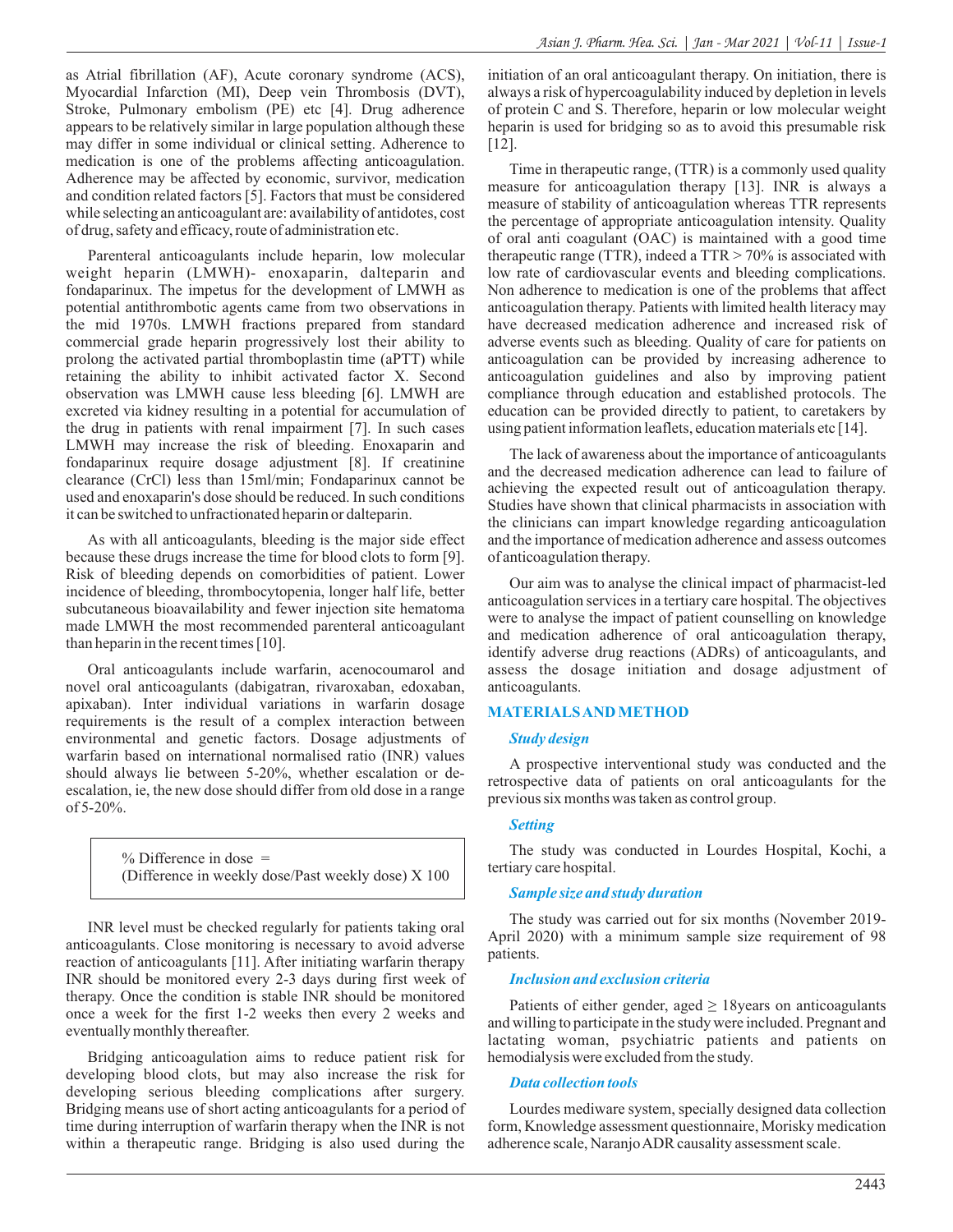Patients were recruited based on inclusion and exclusion criteria. Knowledge about oral anticoagulants and the medication adherence was assessed using a specially designed knowledge assessment questionnaire and Morisky medication adherence questionnaire (MMAS). Knowledge, attitude and practice (KAP) questionnaire was validated by 10 competent experts in anticoagulation management. Patients on oral anticoagulants in the prospective populace was given specific counselling regarding the anticoagulants, importance of periodic INR monitoring and dietary consideration with the help of a specially prepared patient information leaflet. The dosing of parenteral anticoagulants administered to in-patients was monitored. The ADR identified due to anticoagulants during the study period was assessed using Naranjo ADR causality assessment scale.The collected data were compiled using Microsoft Excel and analysed using paired t test in Statistical Package for the Social Sciences (SPSS). Difference between interventional group and control group were considered statistically significant when p value was less than 0.05.

# **RESULTS**

From the total of 142 patients enrolled in the study, 84 patients were on parenteral and 58 patients were on oral anticoagulants. Among the 58 patients on oral anticoagulants, retrospective data were available for 47 patients. Eleven patients were newly started with oral anticoagulants and 5 patients were deceased during the study period. The number of patients who completed the follow up was 53.There was a male preponderance with 94 patients in the study and more number of patients came under the age class of 58- 77 years (50.70%). Majority patients among study population were from cardiology (65%), followed by internal medicine, neurology, vascular surgery and oncology departments. Most commonly prescribed parenteral anticoagulant was low molecular weight heparin and was specifically indicated for acute coronary syndromes (ST segment elevation myocardial infarction -STEMI, Non-ST segment elevation myocardial infarction- NSTEMI, unstable angina). Likewise, most commonly prescribed oral anticoagulant was warfarin and was indicated for AF. Oral anticoagulants were also prescribed for mitral valve replacement, cardioembolic stroke, venous thromboembolism (VTE), cerebral venous thrombosis, basilar artery aneurysm and Left Ventricular apical clot.

A total of 33 (23%) ADRs were observed during the study period. Among 84 patients on parenteral anticoagulants 19 (22.6%) patients were identified with ADR. In case of oral anticoagulants out of 58 cases 14 (24%) patients were identified with ADR. The most predominant ADR due to parenteral anticoagulant was hematuria which accounted for 63.15% of the ADR identified. Gum bleeding was the frequently reported ADR due to oral anticoagulant; of which 4(11.76%) patients were on warfarin and 2(8.69%) on acenocoumarol. The adverse drug reactions reported were assessed using Naranjo ADR causality assessment scale. This transpired that, out of the 33 ADRs 20 were possible and 13 were probable.

The pre-test and post-test knowledge-attitude-practice assessment of 53 patients on oral anticoagulants who completed the study was carried out. The pre-test assessment showed that 30 (56.60%) patients had low KAP score, 22 (41.20%) patients had medium KAP score and only 1 (1.88%) patient had high knowledge. The post test scores taken after providing patient education showed that the results have improved to 6 (11.32%) patients with high KAP score, 47 (88.67%) patients with medium KAP score and zero patients with low KAP score. A statistically significant improvement was seen in all the three domains in paired t test. (Table Ⅱ).

The pre and post medication adherence of 42 patients on oral anticoagulants with retrospective data was assessed using Morisky medication adherence scale. During pre test there were 9 (21.42%) patients with low adherence (score less than 6), 11(26.19%) patients with medium adherence (score 6-8) and 22(52.38%) patients with high adherence (score 8 and above) to

| <b>ADVERSE DRUG</b>   | <b>NO: OF CASES</b> |              |  |  |  |
|-----------------------|---------------------|--------------|--|--|--|
| <b>REACTIONS</b>      | PARENTERAL          | <b>ORAL</b>  |  |  |  |
| Hematuria             | 12                  | 3            |  |  |  |
| Gum bleed             |                     | 6            |  |  |  |
| Hyperkalemia          | $\overline{2}$      | $\mathbf{0}$ |  |  |  |
| Hematoma              | $\overline{2}$      | $\mathbf{1}$ |  |  |  |
| Easy bruising of skin | 1                   | 1            |  |  |  |
| Nasal bleed           | 1                   | 1            |  |  |  |
| Heavy menstrual bleed | $\theta$            | 1            |  |  |  |
| Gastric irritation    | $\Omega$            |              |  |  |  |

**Table 1 :** Adverse drug reactions of anticoagulants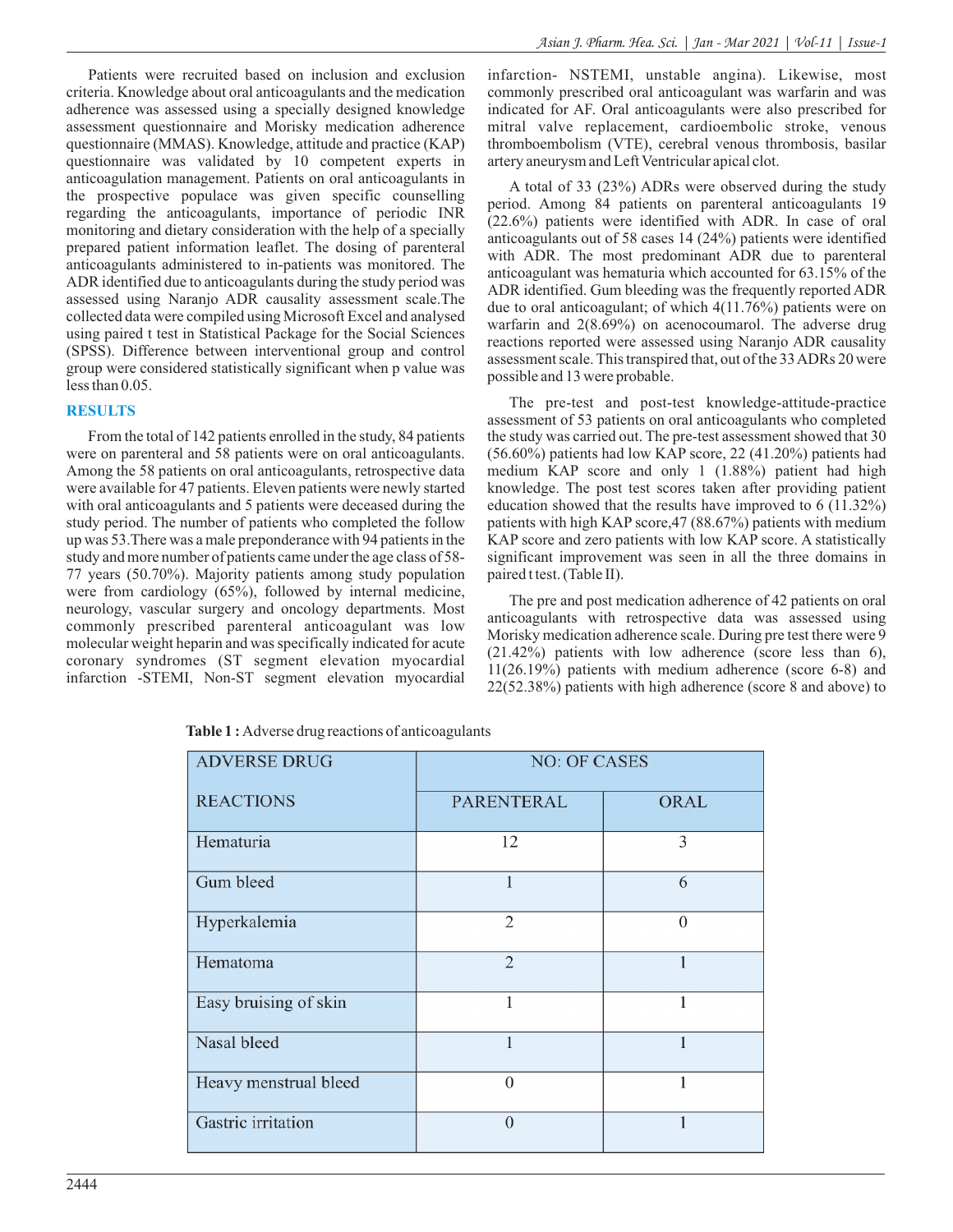| Test                   |                        | Mean    | S.D     | N  | Mean<br>improvement | T      | df | p-value   |
|------------------------|------------------------|---------|---------|----|---------------------|--------|----|-----------|
| Pair<br>1              | Pre-test<br>knowledge  | 10.6981 | 4.41613 |    | 6.81132             | 11.229 |    |           |
|                        | Post-test<br>knowledge | 17.5094 |         |    |                     |        |    |           |
| Pair<br>$\overline{2}$ | Pre-test<br>attitude   | 7.6415  | 1.92097 |    | 2.66038             | 10.082 |    |           |
|                        | Post-test<br>attitude  | 10.3019 |         | 53 |                     |        | 52 | P < 0.001 |
| Pair<br>3              | Pre-test<br>practice   | 7.7547  | 4.07789 |    | 4.79245             | 8.556  |    |           |
|                        | Post-test<br>practice  | 12.5472 |         |    |                     |        |    |           |

**Table 2 :** Pre-test, Post-test Mean, Standard Deviation (SD) and t value of knowledge, attitude and practice

\*n= 53; include patients already on anticoagulants and newly started.

Table 3 : Pre test Post test Mean, S.D, and t value of medication adherence

| <b>Test</b>   | Mean | S.D  | N  | Mean<br>improvement | $\mathbf{T}$ | Df | p value |
|---------------|------|------|----|---------------------|--------------|----|---------|
| Pre-test      | 7.74 | 2.48 | 42 | 1.38                | 4.78         | 41 | P<0.001 |
| Post-<br>test | 9.12 | 1.25 |    |                     |              |    |         |

\*n= 42; patients whose retrospective data was available and followed up

Table 4: Pre test, Post test Mean, SD, and t value of TTR

| <b>Test</b>             | Mean   | <b>SD</b> | N  | Mean<br>improvement | $\mathbf{T}$ | Df | Significance |
|-------------------------|--------|-----------|----|---------------------|--------------|----|--------------|
| Pre-test<br><b>TTR</b>  | 0.3061 | 0.21097   | 28 | 0.14464             | 3.628        | 27 | P < 0.01     |
| Post-test<br><b>TTR</b> | 0.4507 |           |    |                     |              |    |              |

their medication. The post test result shown that there were 0% patients with low adherence, 6(14.28%) patients with medium adherence and 36(85.71%) patients with high adherence. A statistically significant improvement in medication adherence of study population was found in paired t test. (Table Ⅲ)

Out of 58 patients on oral anticoagulants, the pre and post TTR comparison was carried out only for 28 patients as most of them were not maintaining a proper record of their laboratory investigation reports in the pre-test. (Table Ⅳ)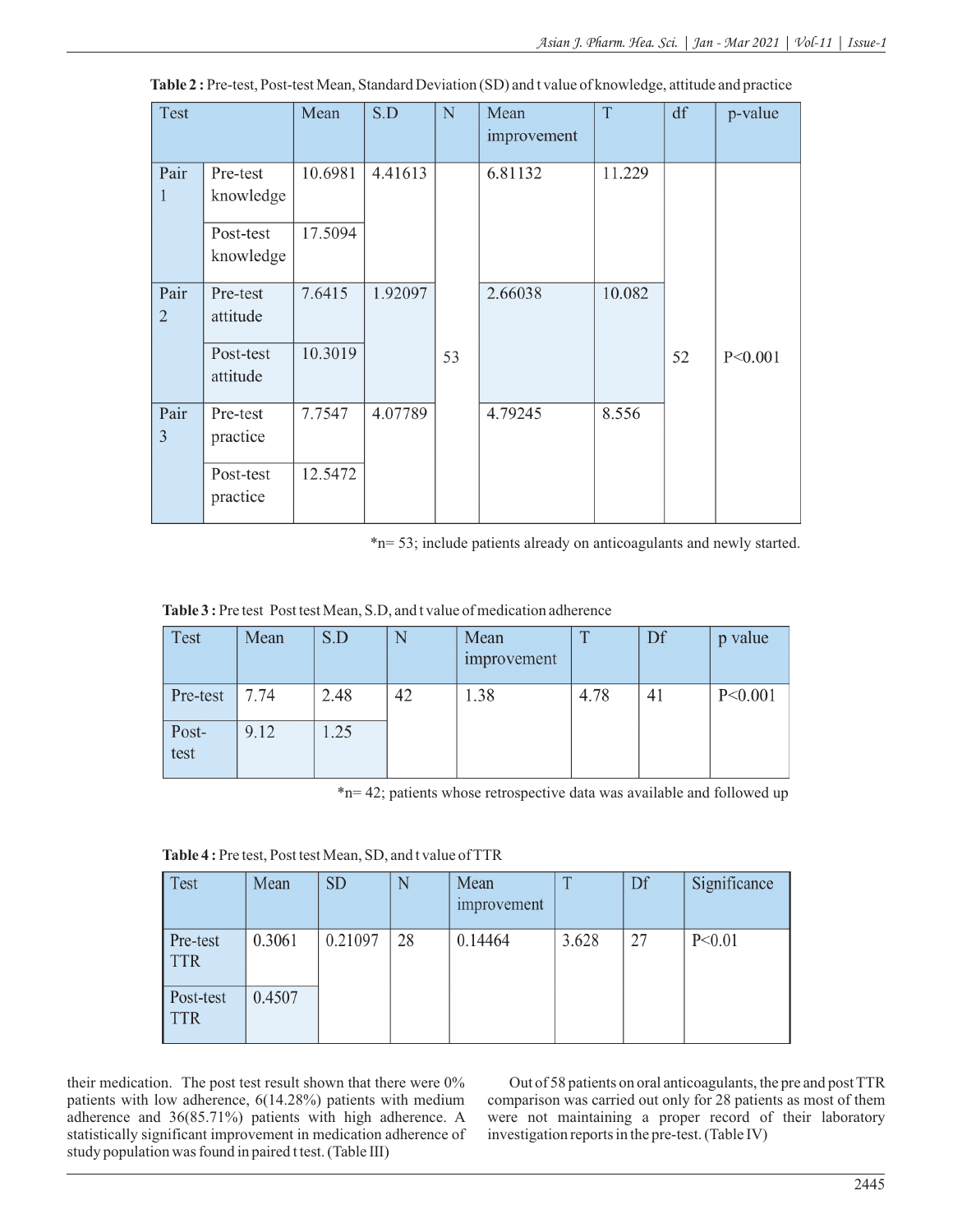

**Fig 1 :** Scatter diagram for correlation between KAP and TTR

On scrutinizing the correlation between KAP and TTR, a positive correlation which was statistically significant at the 0.01 level was observed. (Figure.1). But on analysing the correlation between medication adherence and TTR, a positive correlation was seen which highlights that, as the adherence increases TTR also increase but the result was not statistically significant.

Dosage initiation and dosage adjustments of anticoagulants were monitored during the study period. Oral anticoagulants were newly started for 11 patients with proper bridge therapy using low molecular weight heparin or heparin. The total number of dosing related problems identified were 48; out of which 36(75%) were due to parenteral anticoagulants and 12 (25%) were of oral anticoagulants. The problems identified were mainly dosage adjustments of parenteral anticoagulants based on creatinine clearance, inappropriate monitoring of lab parameters, improper escalation or de escalation (between 5 to 20%) of dose of oral anticoagulants (warfarin, acenocoumarol).

#### **DISCUSSION**

Considering the age and gender wise distribution of study population, there was a predominance of male patients and majority of patients came under the age category of 58-77 years. In a study conducted by Vijay Singh, Krishnappa Gopinath et al [15] on anticoagulant utilisation evaluation shown similar results with 69% male patients and most patients belong to the age group of 51-70 years. A total of 27 patients with unstable angina, 24 patients each with STEMI and NSTEMI were given parenteral anticoagulants. In a study conducted by Rassaele De Catarina, Steen Husted et al [16], most common indication for parenteral anticoagulants was ACS prophylaxis. Among 31 patients indicated with AF, 17 patients were given warfarin which accounted for 50% of the warfarin population, 13 patients were on acenocoumarol which accounted for 56.52 % of acenocoumarol population, and 1 patient was on dabigatran. Astudy conducted by Jeffrey I Weitz [17] showed that the greatest unmet need regarding long term anticoagulant therapy is in AF which was also relatable to our study.

In a study conducted by Sugandha Kassere, Juhi Kalra et al [18] on adverse drug reaction monitoring of anticoagulants, the most common ADR was hematuria, in our study also hematuria was the major ADR. In a study conducted by Chatree Chai

more for oral anticoagulants, which was in correspondence with our study.The difference in the post and pre counselling assessment results marked a significant increase in knowledgeattitude and practice of study population on oral anticoagulation therapy. Fiona C Taylor, Ramsay M E et al [5] conducted a study on evaluation on patient's knowledge about anticoagulation which stated that effective counselling is required for patients on anticoagulation. The improvement in medication adherence resulted an increase in TTR of patients who completed their follow up. So, educating patients about their medication and improvement in adherence to medication plays a major role to achieve the target INR range. In a study conducted by Leiliane Rodrigues Marcatto, Sacilotto et al [13] shown that an improvement in TTR value was seen after pharmacist managed warfarin therapy.

Adisaksopha, Crowther M et al [19] bleeding complications were

In our study we found that there was an improvement in KAP related to anticoagulation, medication adherence and TTR with positive correlation between them. As the study was conducted in a single centre with additional care given to the intervention group by the clinical pharmacist, a statistically significant improvement in KAP, medication adherence and TTR in the intervention group highlights the importance of clinical pharmacist in anticoagulation management.

This study was confined to one single centre with limited sample size and only few patients were periodically checking their INR in the retrospective group were the limitations of our study.

#### **CONCLUSION**

The outcomes of our study on anticoagulation therapy revealed that proper education of patient about the disease and the drug used plays a vital role in providing the maximum benefit for the patient. Proper counselling about the various aspects of drug therapy helps to improve the patient knowledge as well as improve their attitude and practice towards following their therapeutic regimen . A significant number of study population suffered from different adverse reactions due to anticoagulants. Regular laboratory investigations of required parameters, adequate dosage adjustment through individualisation and close monitoring of patients helps to minimize these ADRs.